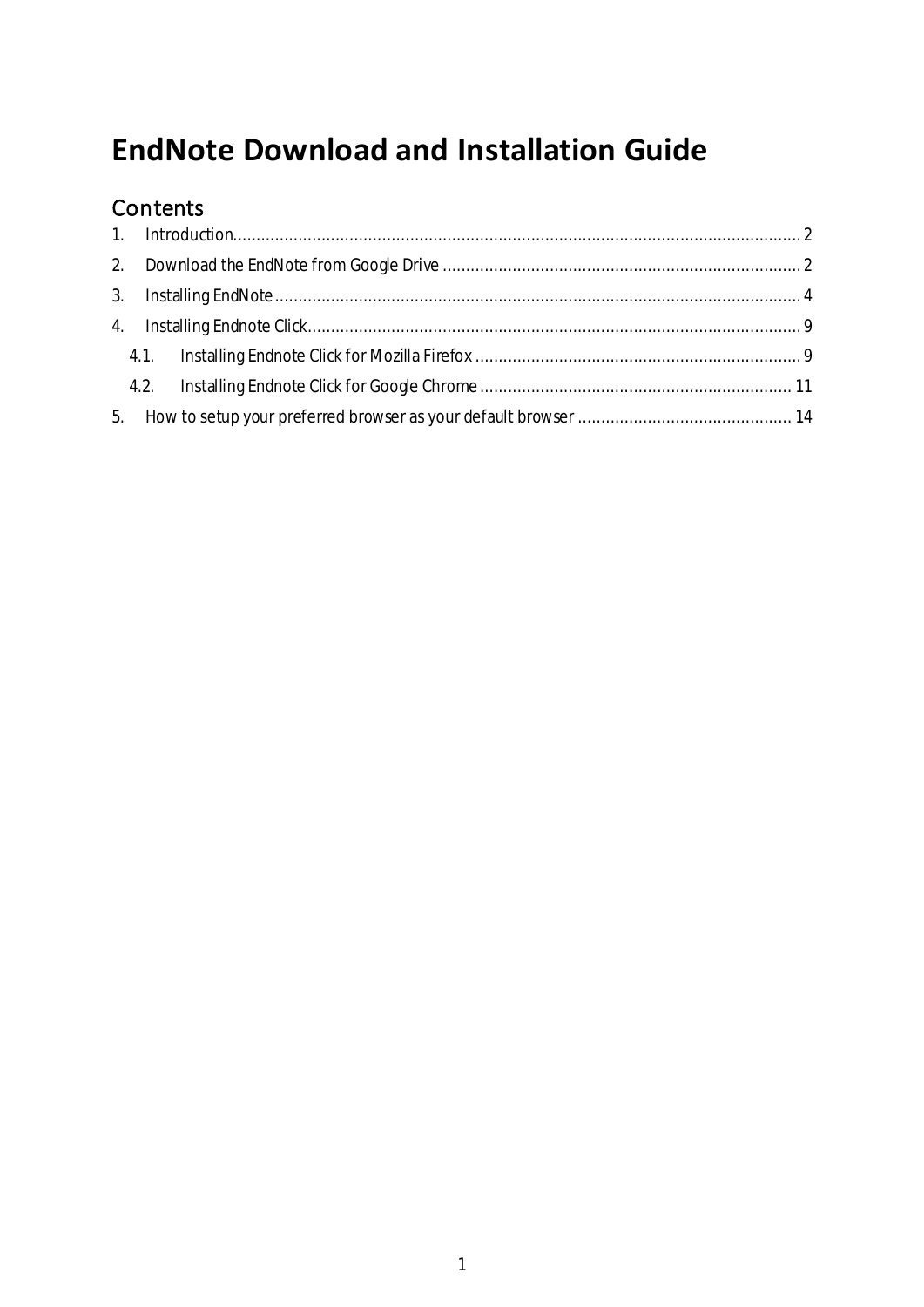### <span id="page-1-0"></span>1. Introduction

EndNote is software used for publishing and managing bibliographies, citations and references on the Windows and Macintosh desktops.

The purpose of this guide is to assist students and staff to download and install EndNoteonto Windows**.**

### <span id="page-1-1"></span>2. Download the EndNote from Google Drive

- **2.1.** Go to gmail.com and sign in to your UWC student or staff e-mail account.
- **2.2.** Copy the following link into your browsers and press enter [https://drive.google.com/drive/folders/1AFuCVL8ysyvNWHxVX2cmtCMqdz](https://drive.google.com/open?id=1Cn5qMnPSb8S9wn9L5zxv2RufyaSYKQYF)[zDmKkF](https://drive.google.com/drive/folders/1AFuCVL8ysyvNWHxVX2cmtCMqdzzDmKkF?usp=sharing) (If you're logged into a google account other than your official campus e-mail account, sign out and refer to step 2.1)
- **2.3.** You will be taken to your google drive account where the EndNote download files are shared. You will see two folders. The Mac folder contains the EndNote installation file for Apple Mac users and the Windows folder contains the installation file for Microsoft Windows users. **Double Click** on the **Windows**folder.

| Endnote - Google Drive<br>$\times$       | $+$                                                                 |
|------------------------------------------|---------------------------------------------------------------------|
| $\leftarrow$ $\rightarrow$ C             | di drive.google.com/drive/folders/1Cn5qMnPSb8S9wn9L5zxv2RufyaSYKQYF |
| <b>Drive</b>                             | Q<br>Search Drive                                                   |
| New                                      | Shared with me $\rightarrow$ Endnote $\sim$<br>$\frac{88}{200}$     |
| Priority<br>(✓                           | Folders                                                             |
| $\triangle$<br>My Drive<br>Þ.            | Windows<br>Mac<br>E<br>B                                            |
| Shared drives<br>$\frac{2.5}{1.5}$<br>Þ. |                                                                     |
| ది<br>Shared with me                     |                                                                     |

#### **2.4.** Within the **Windows**folder double click on the folder named **EndNotX20 (new)**.

| Shared with me $\rightarrow$ Endnote $\rightarrow$ Windows $\sim$ $\rightarrow$ |                   |
|---------------------------------------------------------------------------------|-------------------|
| Folders                                                                         |                   |
| Endnote X9 (old)                                                                | Endnote X20 (new) |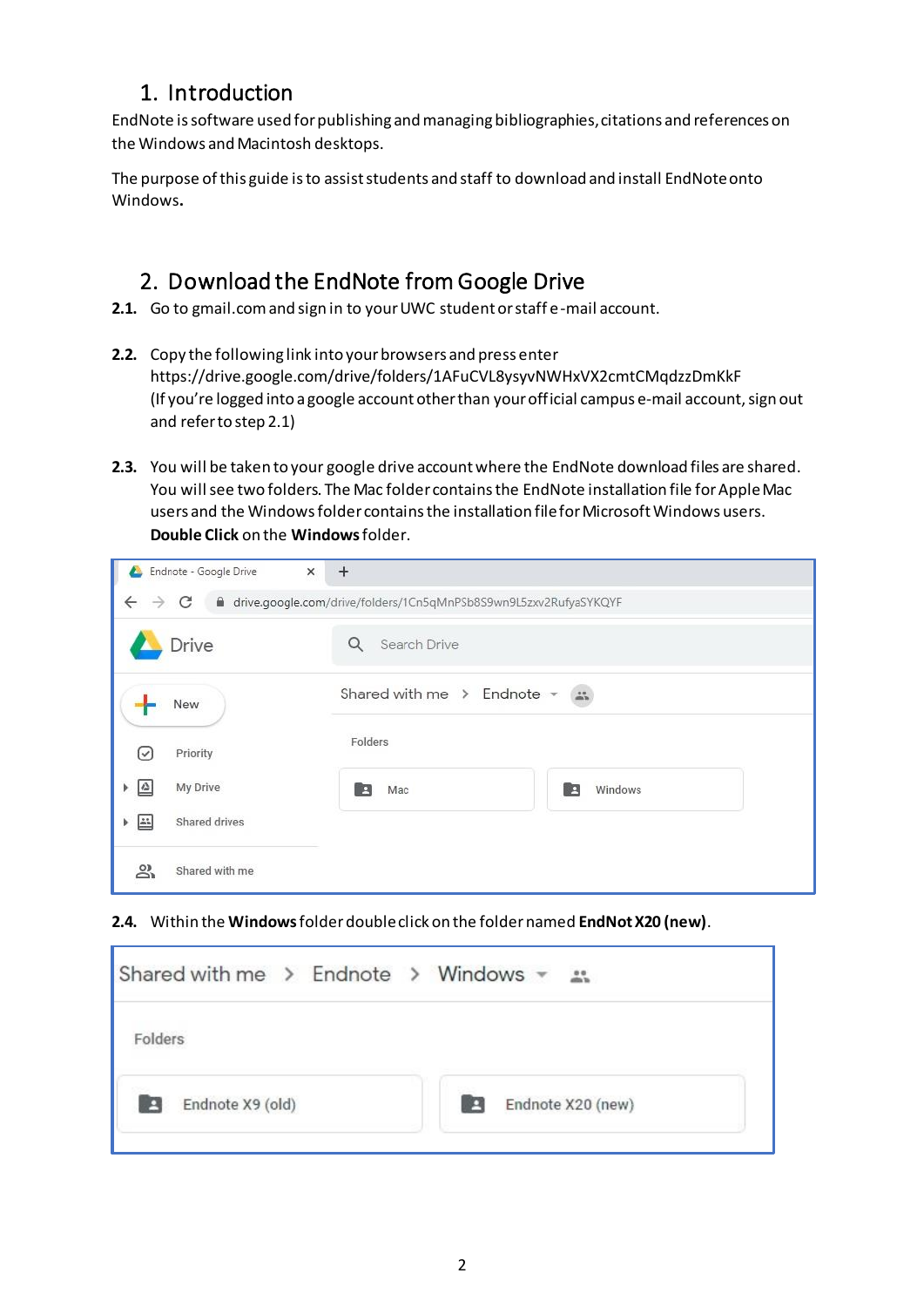**2.5.** Within the **Endnote X20** folder you will see two files, an **En20Inst.msi** file and a **license.dat**file.



**2.6.** Right **click** on the **En20Inst.msi** file and select **Download**.When that download is complete, right click on the Licencse.dat file and select Download.

| EN20Inst.msi | Get link<br>GD<br>Add to workspace<br>$\mathcal{P}$<br>$^{+}$<br>Show file location<br>℗<br>P<br>Add shortcut to Drive<br>$\langle \mathcal{L} \rangle$<br>$\Rightarrow$<br>Move to<br>Add to Starred<br>$\frac{1}{2}$<br>Rename<br>$\mathscr{O}_{\!=\!}$<br>License.dat | $\mathring{\Xi}^+$<br>Share<br>Get link<br>G<br>Add to workspace<br>$+$<br>Show file location<br>(2)<br>Add shortcut to Drive<br>$\langle \mathcal{L} \rangle$<br>$\rightarrow$<br>Move to<br>Add to Starred<br>☆<br>0-<br>Rename |
|--------------|--------------------------------------------------------------------------------------------------------------------------------------------------------------------------------------------------------------------------------------------------------------------------|-----------------------------------------------------------------------------------------------------------------------------------------------------------------------------------------------------------------------------------|
|              | ⋒<br>View details<br>厅<br>Make a copy<br>Report abuse<br>$(\Gamma)$<br>Download<br>也                                                                                                                                                                                     | View details<br>⋒<br>Make a copy<br>lП<br>Report abuse<br>$\left( \left  \cdot \right  \right)$<br>Download<br>₩.                                                                                                                 |

#### **2.6.1.** If you receive the following warning message, select the **Download Anyway** option.

| Can't scan file for viruses                                                                                                                                                  | $\times$ |
|------------------------------------------------------------------------------------------------------------------------------------------------------------------------------|----------|
| "EN20Inst.msi" cannot be scanned because we are experiencing technical difficulties.<br>This file might harm your computer, so only download this file if you understand the |          |
| risks.                                                                                                                                                                       |          |

• Once the downloads have completed go to where your download is saved (most likely your downloads folder).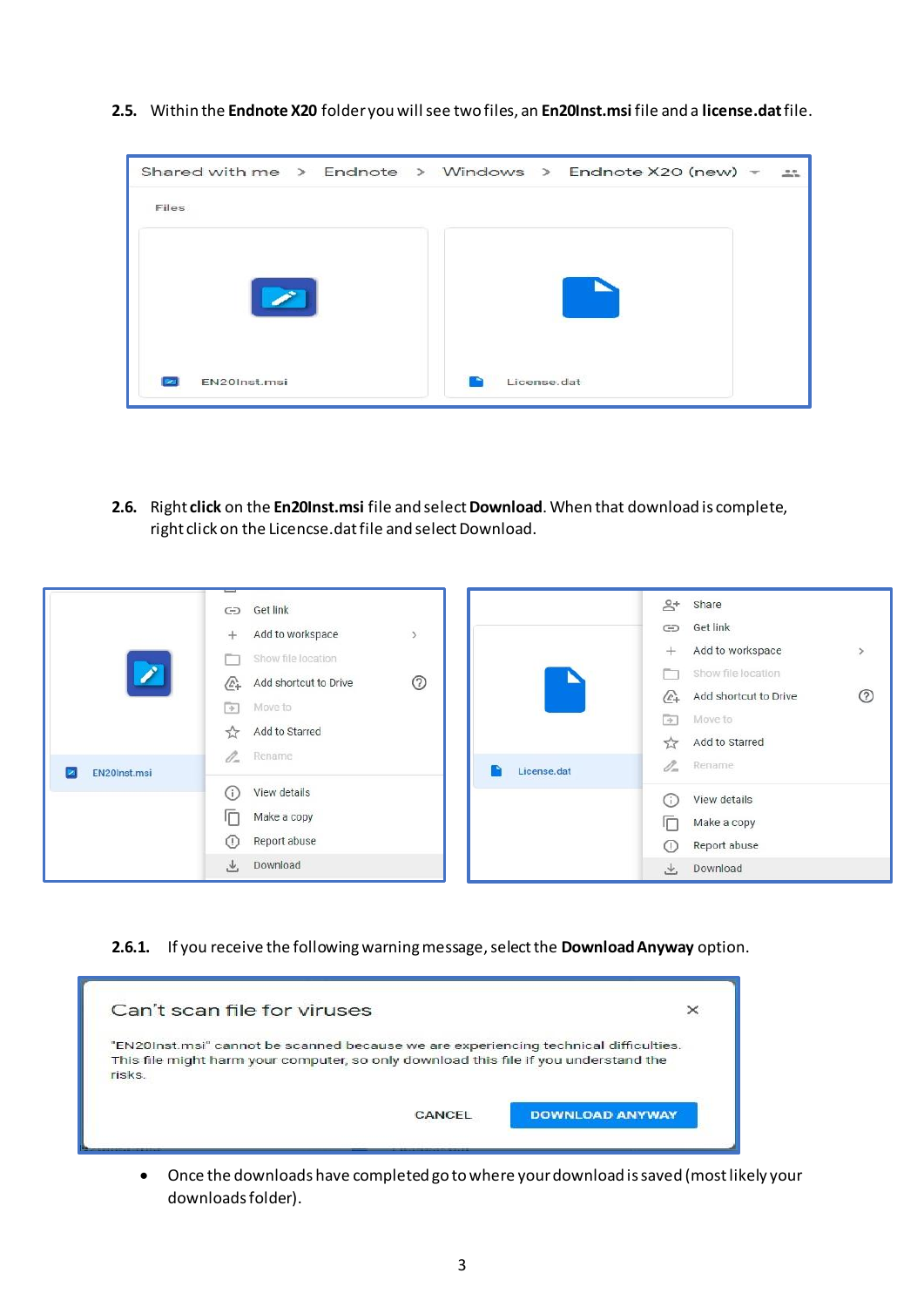### <span id="page-3-0"></span>3. Installing EndNote

*Note: Close Microsoft Word before proceeding as the EndNote installation will stall otherwise. The* **EN20Inst.msi** and **License.dat**files should be located in the same folder in order for the installation to work.

**3.1. Double click** on the **EN20Inst** file, which is the EndNote installation file.

| License.dat           | 2021/03/30 11:54 | DAT File          | KB        |
|-----------------------|------------------|-------------------|-----------|
| <b>B</b> EN20Inst.msi | 2021/03/30 11:52 | Windows Installer | 97 843 KB |

#### **3.2.** The EndNote installation box should appear. **Click**on **Next**.



**3.3.** Select **Accept**in the window that displays the Volume License information.

| EndNote 20.0.1 Setup    | $\times$                                                                                                                                                                                          |
|-------------------------|---------------------------------------------------------------------------------------------------------------------------------------------------------------------------------------------------|
| EndNote <sup>"</sup> 20 | <b>EndNote 20.0.1 Volume License Version</b>                                                                                                                                                      |
|                         | This copy of EndNote 20.0.1 is licensed to:                                                                                                                                                       |
|                         | Licensee:<br><b>LIWC</b>                                                                                                                                                                          |
|                         | <b>Serial Number: 3092075485</b>                                                                                                                                                                  |
|                         | By clicking the "Accept" button, I have obtained permission to<br>use this copy of EndNote 20.0.1, and I have accepted the<br>volume license agreement for UWC, issued by Clarivate<br>Analytics. |
|                         | Click "Cancel" button to quit this installation if you have not<br>obtained permission to use, or you do not want to accept the<br>license agreement for this software.                           |
|                         | $<$ Back<br>Accept ><br>Cancel                                                                                                                                                                    |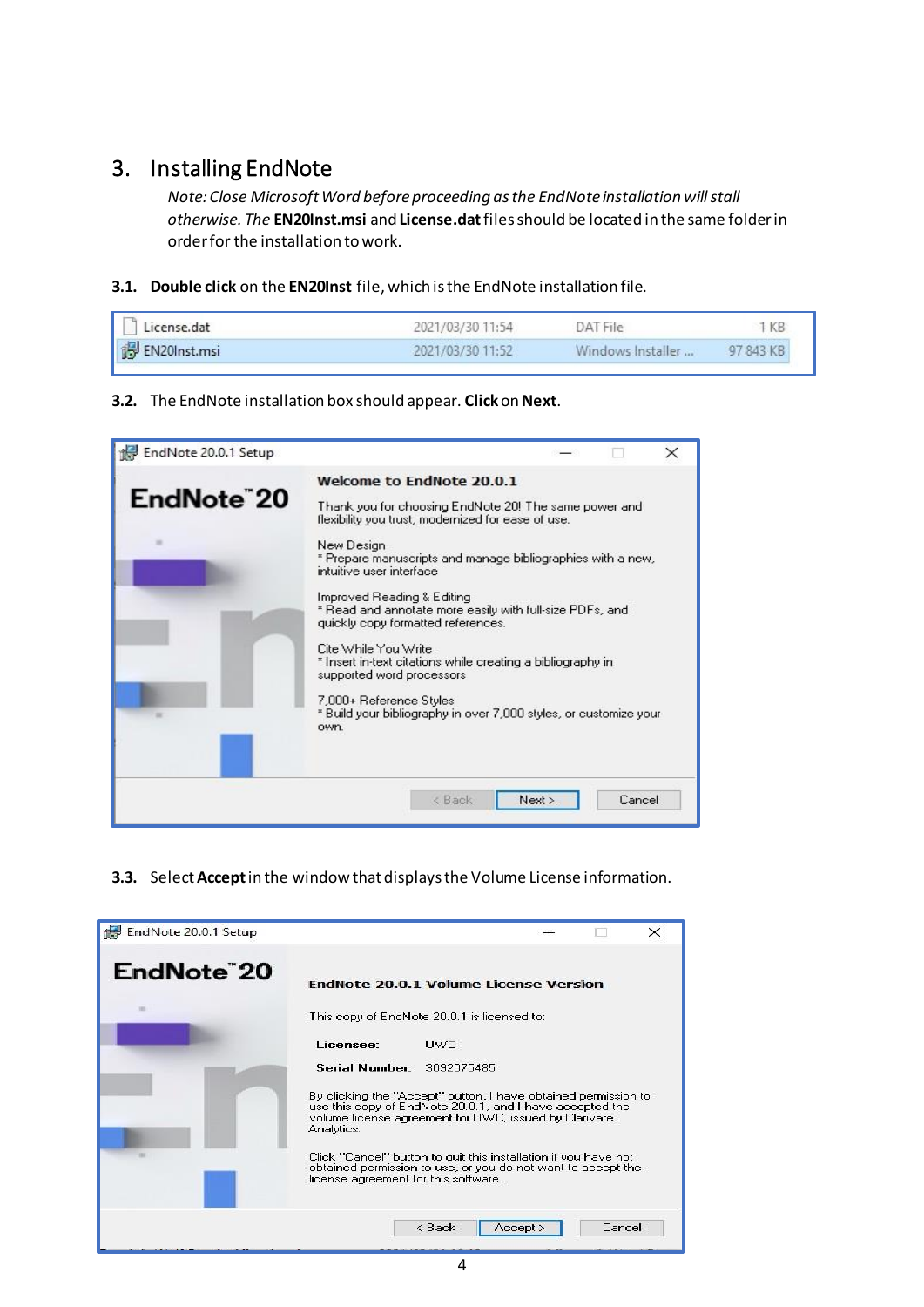#### **3.4.** Select **Next** on the setup window that displays the **Read Me Information**

| EndNote 20.0.1 Setup |                                                                                              |        |        | × |
|----------------------|----------------------------------------------------------------------------------------------|--------|--------|---|
| EndNote"20           | <b>Read Me Information</b><br>EndNote 20 for Windows Read Me<br>Version 20.0.1<br>March 2021 |        |        |   |
|                      | CONTENTS:<br>UPDATE CONTENTS<br>II. NEW FEATURES                                             |        |        |   |
|                      | III. INSTALLATIONS<br>IV. CONTACT INFORMATION<br>I. UPDATE CONTENTS                          |        |        |   |
|                      | 20.0.1<br>* Resolved issue where Find Reference Updates would not<br>apply found updates     |        |        |   |
|                      | < Back                                                                                       | Next > | Cancel |   |

#### **3.5.** In the Following window Select, **I accept license agreement** then **click Next**

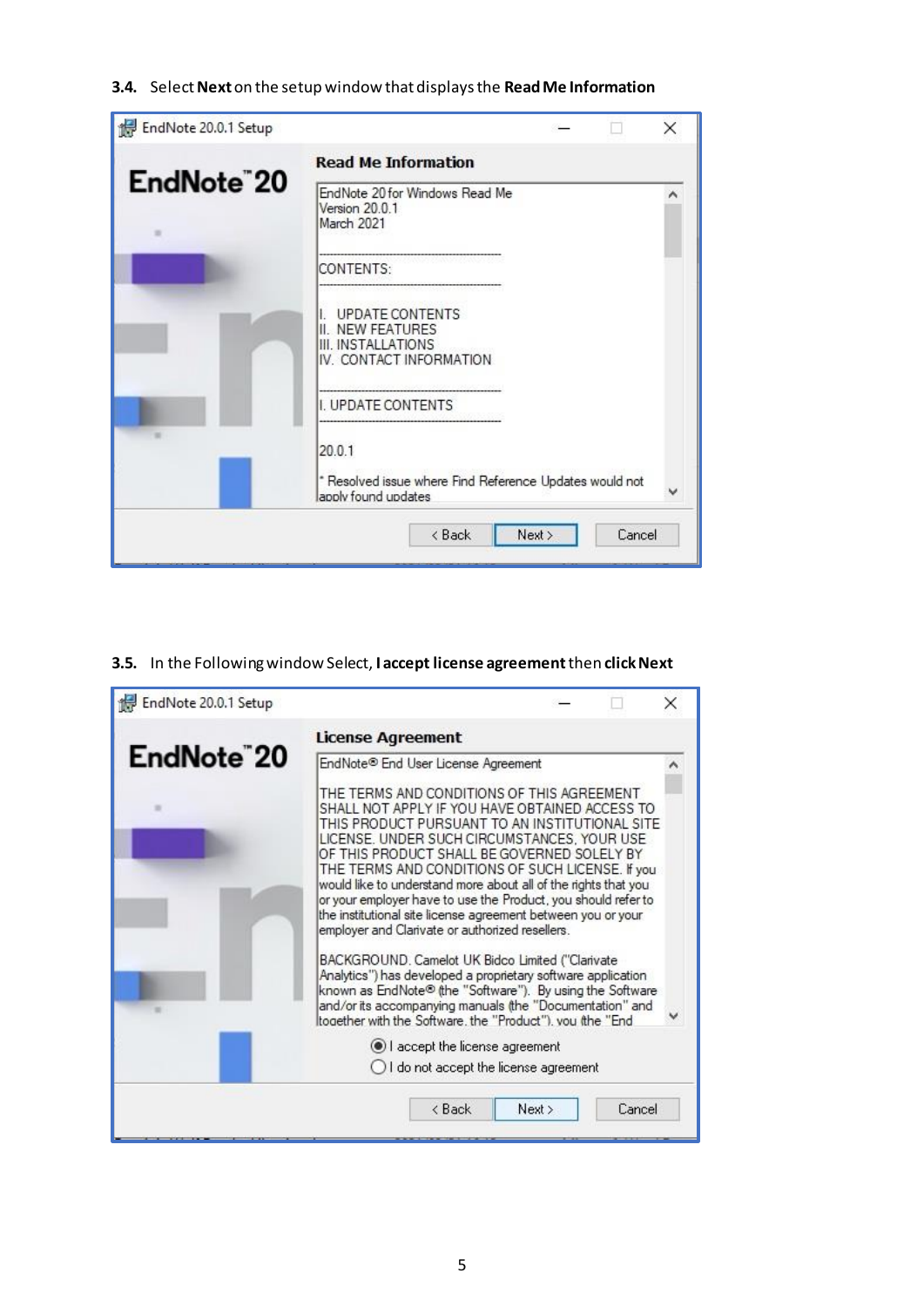#### **3.6.** Under **Select Installation Type** make sure that **Typical** is selected.



#### **3.7.** In the **Select Destination**window, Select**Next**to continue.

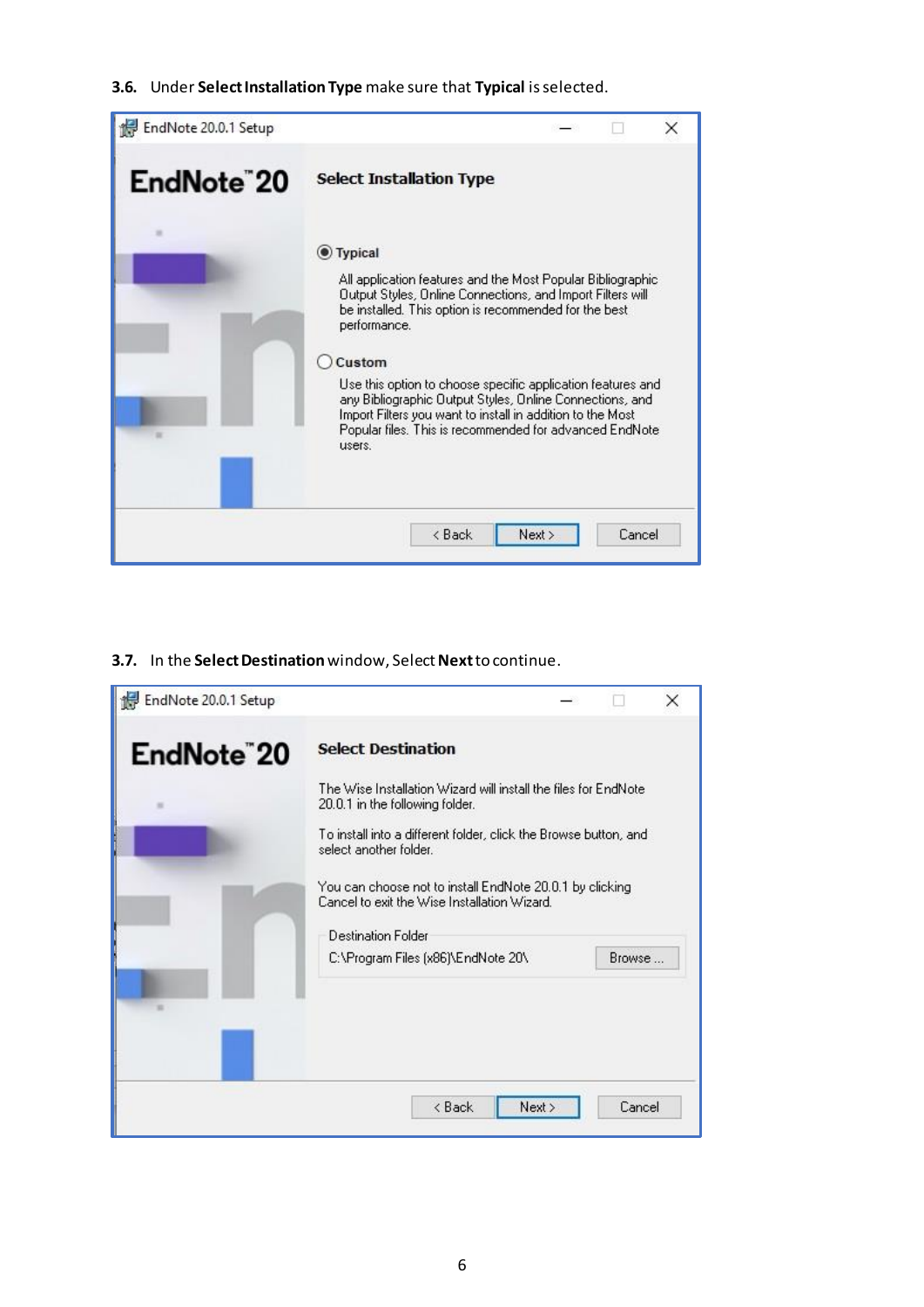**3.8.** Select **Next**to install the application. If a window appears asking "**do you want to allow this app to make changes to your device**." Select **Yes**



**3.9.** If a **File In Use** dialogue box appears stalling the installation, click on **Retry** after closing **Microsoft Word.**

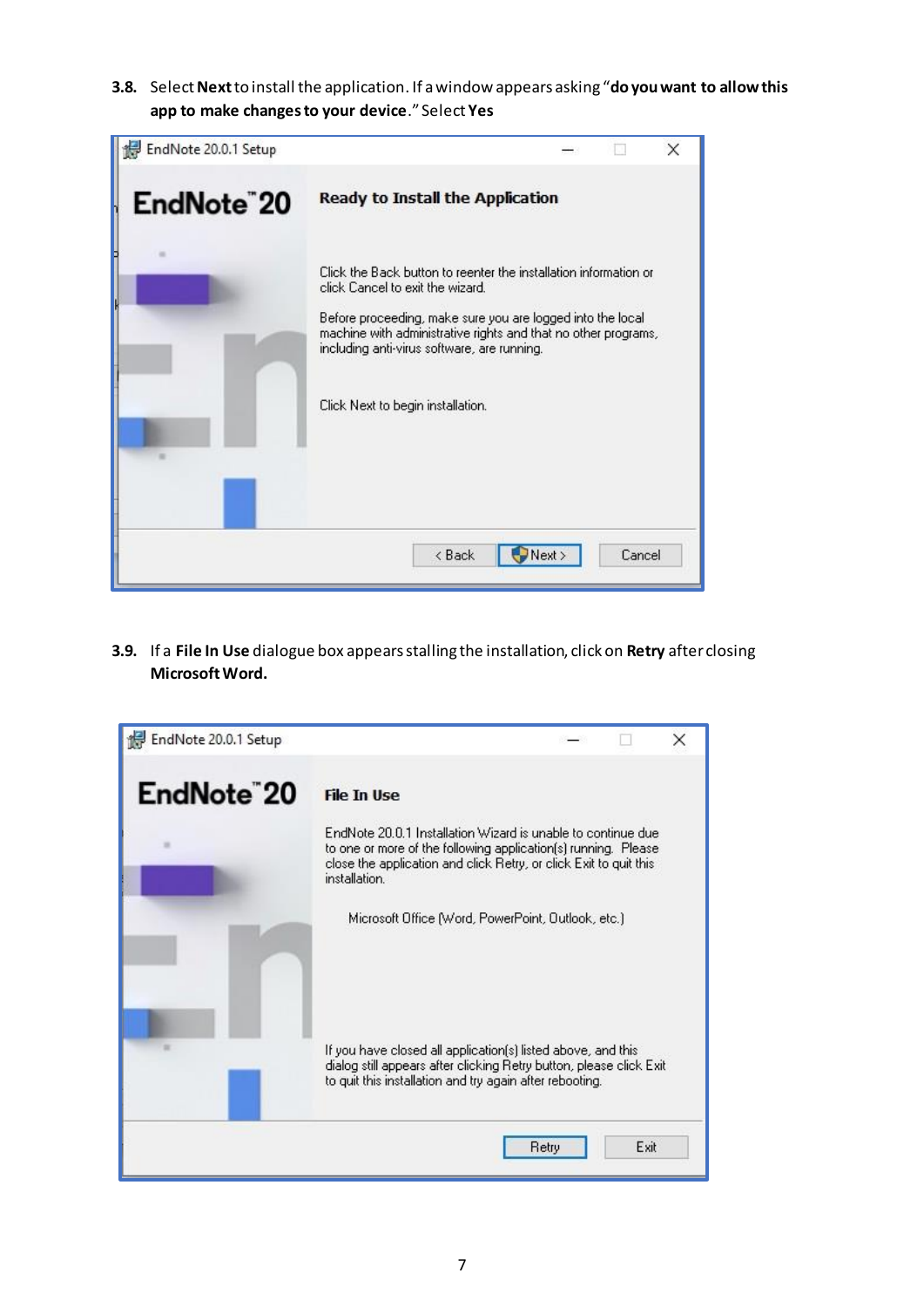#### **3.10.** Click on **Finish** after successfully installing Endnote

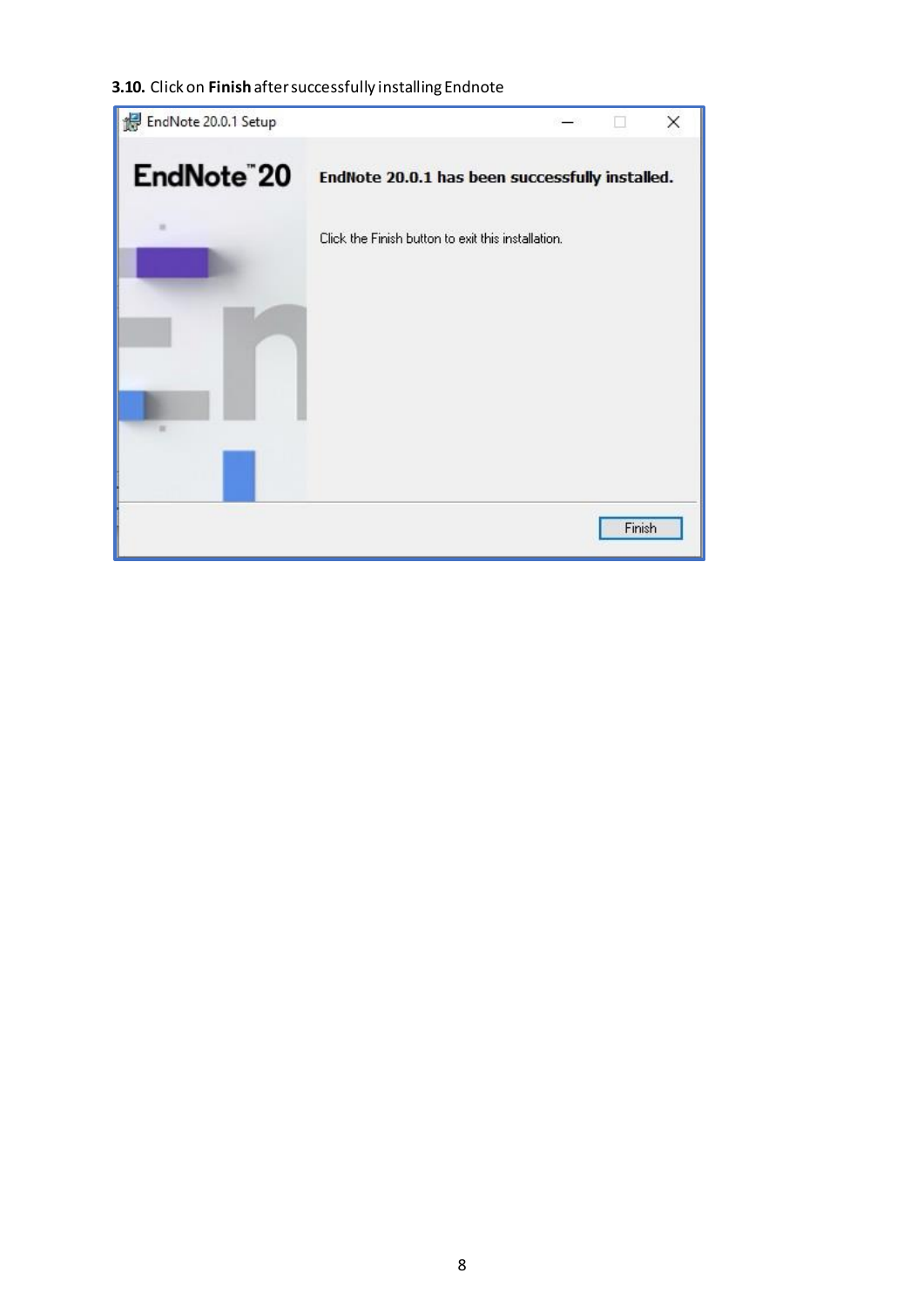### <span id="page-8-0"></span>4. Installing Endnote Click

Endnote Click is a free plug-in that enables you to get pdfs into EndNote more quickly. Endnote Click is available for Google Chrome as well as Firefox. There is no Endnote Click extension for Microsoft Edge.

### <span id="page-8-1"></span>4.1. Installing Endnote Click for Mozilla Firefox

**4.1.1.** Open up **Mozilla Firefox** and go to the following webpage[, https://kopernio.com/EndNote](https://kopernio.com/endnote). Click on **Add to Firefox for free** link on the website that you've opened.



**4.1.2.** You will be taken to a Mozilla Firefox add in page**. Select the + Add to** Firefox link on the page.

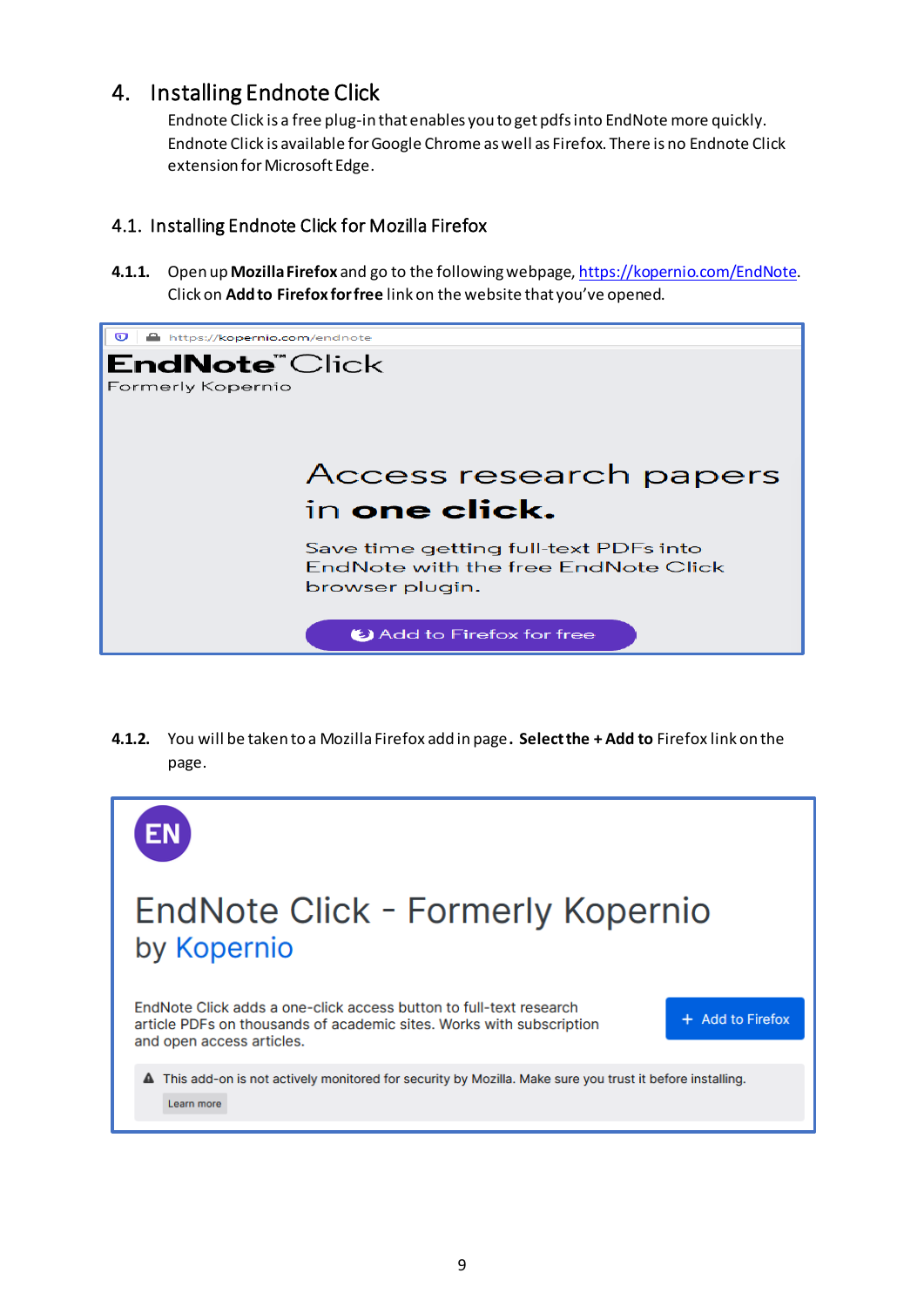**4.1.3.** If you wish to go ahead with the installation**, Select** the **Add** option in the permissions box that appears within the webpage.

| EN | Add <b>EndNote Click - Formerly Kopernio</b> ?<br>It requires your permission to:<br>• Access your data for all websites<br>• Access browser tabs<br>• Access browser activity during navigation<br>Learn more about permissions |  |
|----|----------------------------------------------------------------------------------------------------------------------------------------------------------------------------------------------------------------------------------|--|
|    | Cancel<br>Add                                                                                                                                                                                                                    |  |

**4.1.4.** Select**Agree and Continue to proceed with the installation**

| Welcome to EndNote Click                                                                                                                                                                                                                                                                                                                                                                                     |  |  |
|--------------------------------------------------------------------------------------------------------------------------------------------------------------------------------------------------------------------------------------------------------------------------------------------------------------------------------------------------------------------------------------------------------------|--|--|
| When you access journal articles using EndNote Click a copy of the PDF along with<br>information on how and when the document was downloaded, is stored in your private<br>cloud storage called your 'EndNote Click locker'. We use analytics aggregated from<br>across all EndNote Click users to help improve EndNote Click and make anonymous<br>aggregates available to third parties such as libraries. |  |  |
| Nothing about you personally can be inferred from the aggregated statistics and we do<br>not share information that could allow you to be personally identified with third-parties.                                                                                                                                                                                                                          |  |  |
| See our plain-English Privacy Policy for more information                                                                                                                                                                                                                                                                                                                                                    |  |  |
| Agree and continue $\sqrt{}$                                                                                                                                                                                                                                                                                                                                                                                 |  |  |
| EndNote Click cannot be used unless you agree to our terms and conditions.                                                                                                                                                                                                                                                                                                                                   |  |  |

**4.1.5. C**reate your Endnote Click accountin the final step of the installation**.** Fill in the required information. Click on **Create my Endnote Click account.**

**Please note:** The password that you will Enter here is a new password that you will be creating to enable you to login to Endnote Click. Do not use your e-mail address password.

| Install              | Account -<br>-21                              | 3<br>Institution                  |
|----------------------|-----------------------------------------------|-----------------------------------|
|                      | <b>Create your EndNote Click account</b>      |                                   |
|                      | Already have a EndNote Click account? Sign in |                                   |
| <b>First name</b>    | Last name                                     |                                   |
|                      |                                               |                                   |
| <b>Email address</b> |                                               |                                   |
|                      |                                               |                                   |
| Enter a new password |                                               |                                   |
|                      |                                               |                                   |
| $\triangle$ Back     |                                               | Create my EndNote Click account > |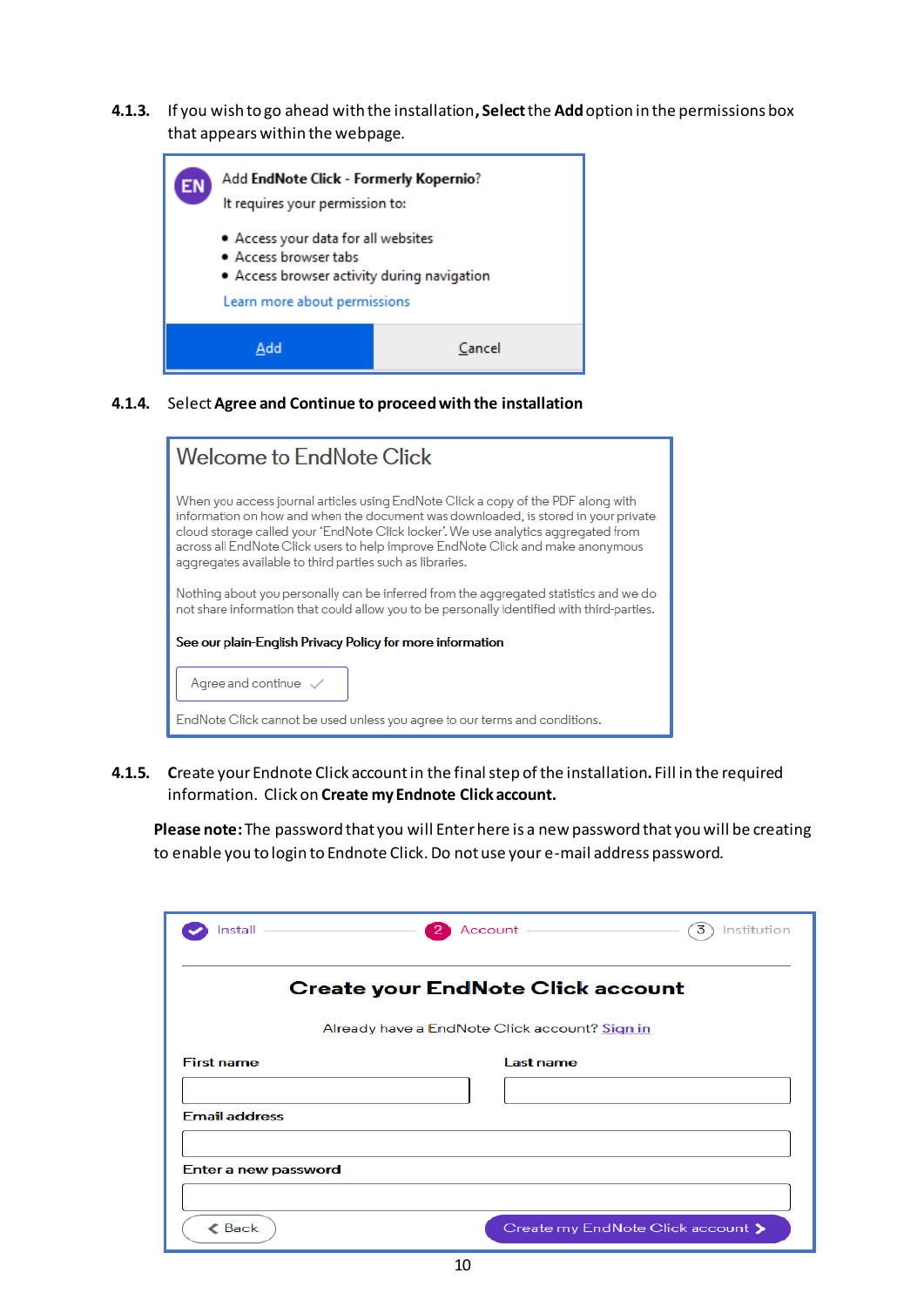**4.1.6.** Insert the name of your institutions in the next webpage and then click on **Select this institution**

| Find your institution to access your library<br>subscriptions        |                         |  |  |  |  |
|----------------------------------------------------------------------|-------------------------|--|--|--|--|
| Start typing to find your institution                                |                         |  |  |  |  |
| University of the Western Cape                                       |                         |  |  |  |  |
| University of the Western Cape<br>$UWC$ .a $C$ .za<br>Univ West Cape | * Not your institution? |  |  |  |  |
| Select this institution $\blacktriangleright$                        |                         |  |  |  |  |

• You will receive an e-mail titled **Endnote Click** from, [help@mg.kopernio.com](mailto:help@mg.kopernio.com)asking you to verify your account. Click on the link provided in the e-mail in order to verify your account.

#### <span id="page-10-0"></span>4.2. Installing Endnote Click for Google Chrome

**4.2.1.** Open up **Google Chrome** and go to the following webpage[, https://kopernio.com/EndNote](https://kopernio.com/endnote). Click on **Add to Chrome for free** link on the website that you've opened.

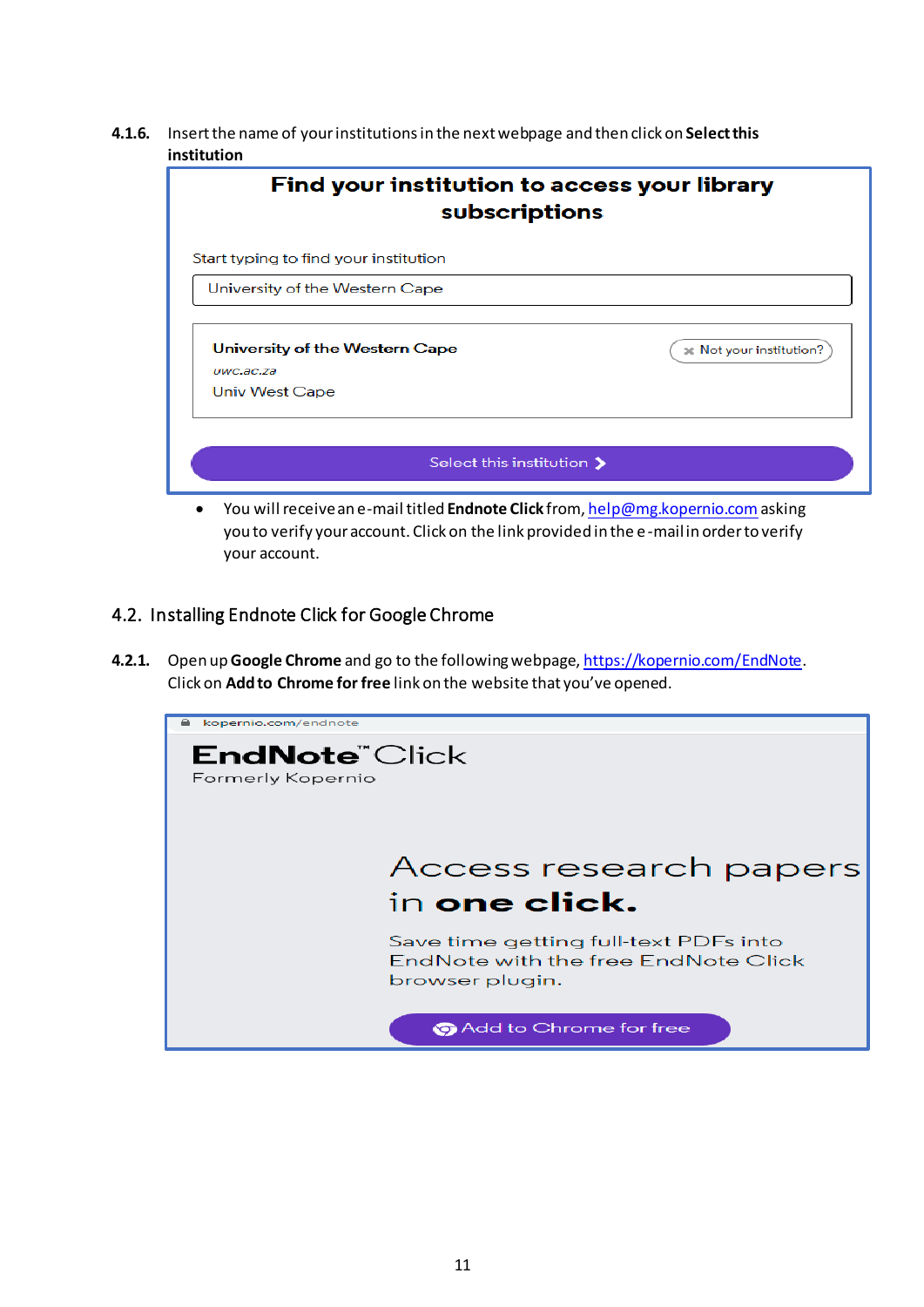**4.2.2.** You will be taken to the Kopernio Extensions page in the chrome web store. **Select** the **Add to Chrome** link.



**4.2.3. Select Add extension** in the next pop-up window in your browser**.**

| Add "EndNote Click - Formerly Kopernio"?<br><b>EN</b>   |                      |        |  |  |  |
|---------------------------------------------------------|----------------------|--------|--|--|--|
| It can:                                                 |                      |        |  |  |  |
| Read and change all your data on the websites you visit |                      |        |  |  |  |
|                                                         | <b>Add extension</b> | Cancel |  |  |  |

**4.2.4. C**reate your Endnote Click accountin the final step of the installation**.** Fill in the required information. Click on **Create my Endnote Click account.**

| Install                                                           | Account -<br>$2^{\circ}$ | 3<br>Institution                  |  |  |  |  |
|-------------------------------------------------------------------|--------------------------|-----------------------------------|--|--|--|--|
| <b>Create your EndNote Click account</b>                          |                          |                                   |  |  |  |  |
| Already have a EndNote Click account? Sign in                     |                          |                                   |  |  |  |  |
| <b>First name</b><br><b>Email address</b><br>Enter a new password | Last name                |                                   |  |  |  |  |
| $\triangle$ Back                                                  |                          | Create my EndNote Click account > |  |  |  |  |

**Please note:** The password that you will Enter here is a new password that you will be creating to enable you to login to Endnote Click. Do not use your e-mail address password.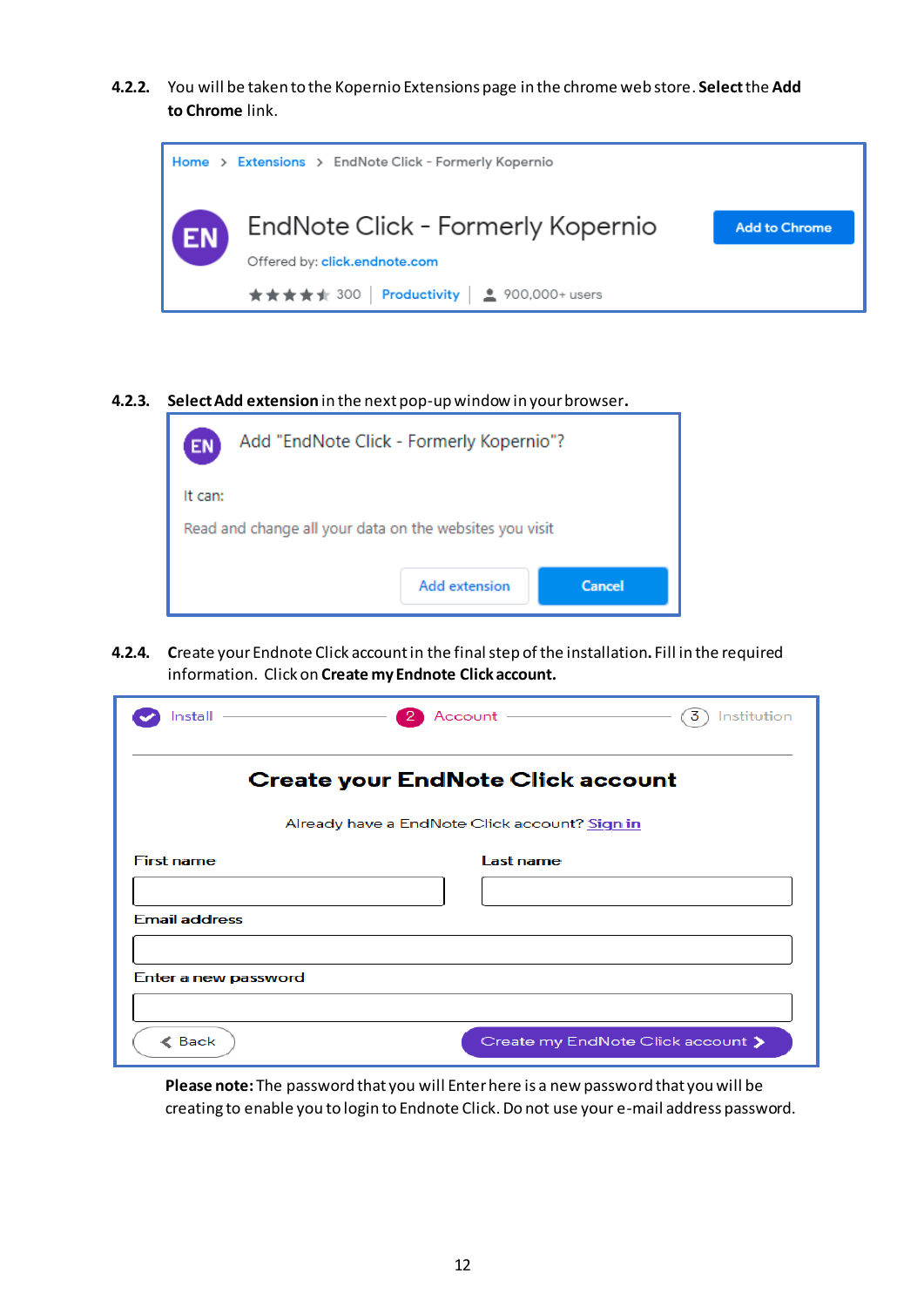**4.2.5.** Insert the name of your institutions in the next webpage and then click on **Select this institution**

| Find your institution to access your library<br>subscriptions                                                             |                         |
|---------------------------------------------------------------------------------------------------------------------------|-------------------------|
| Start typing to find your institution                                                                                     |                         |
| University of the Western Cape                                                                                            |                         |
| University of the Western Cape<br>$UWC$ , $\overline{a}$ $\overline{c}$ , $\overline{z}$ $\overline{a}$<br>Univ West Cape | * Not your institution? |
| Select this institution $\blacktriangleright$                                                                             |                         |

• You will receive an e-mail titled **Endnote Click** from, [help@mg.kopernio.com](mailto:help@mg.kopernio.com)asking you to verify your account. Click on the link provided in the e-mail in order to verify your account.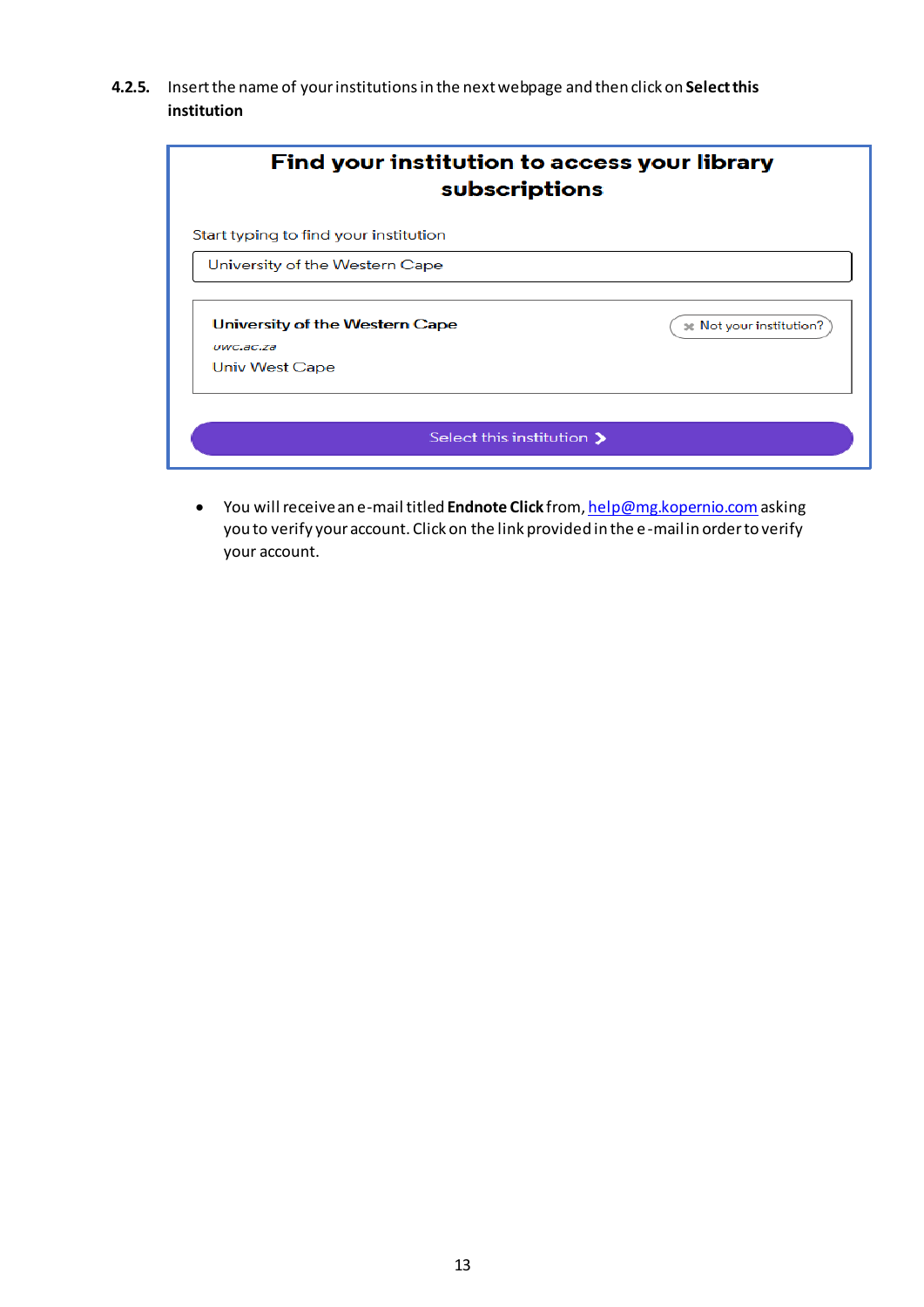### <span id="page-13-0"></span>5. How to setup your preferred browser as your default browser

If you want to change your default browser from the default Microsoft web browser you can do the following

**5.1.** Type the words **Default apps** into your Search Bar in Windows 10. Click on the **Default apps** option that has the words **System settings** beneath it.



**5.2.** On the right side of the **System settings screen,** you will see **the Default apps** heading**.** Scroll down in the right pane until you reach the Web browser**.**Click on the default browser under the word **Web browser**, in this example it's **Microsoft Edge.**

| Settings                    |                     | □ | × |
|-----------------------------|---------------------|---|---|
| ⋒<br>Home                   | Default apps        |   |   |
| Find a setting<br>$\varphi$ |                     |   |   |
| Apps                        | Video player        |   |   |
|                             | Movies & TV<br>E    |   |   |
| 巨<br>Apps & features        |                     |   |   |
| 這<br>Default apps           | Web browser         |   |   |
| 吅<br>Offline maps           | Microsoft Edge<br>e |   |   |

**5.3.** You will now be provided with a list of all installed Web Browsers. Click on the Web browser that you wish to use as your default browser.